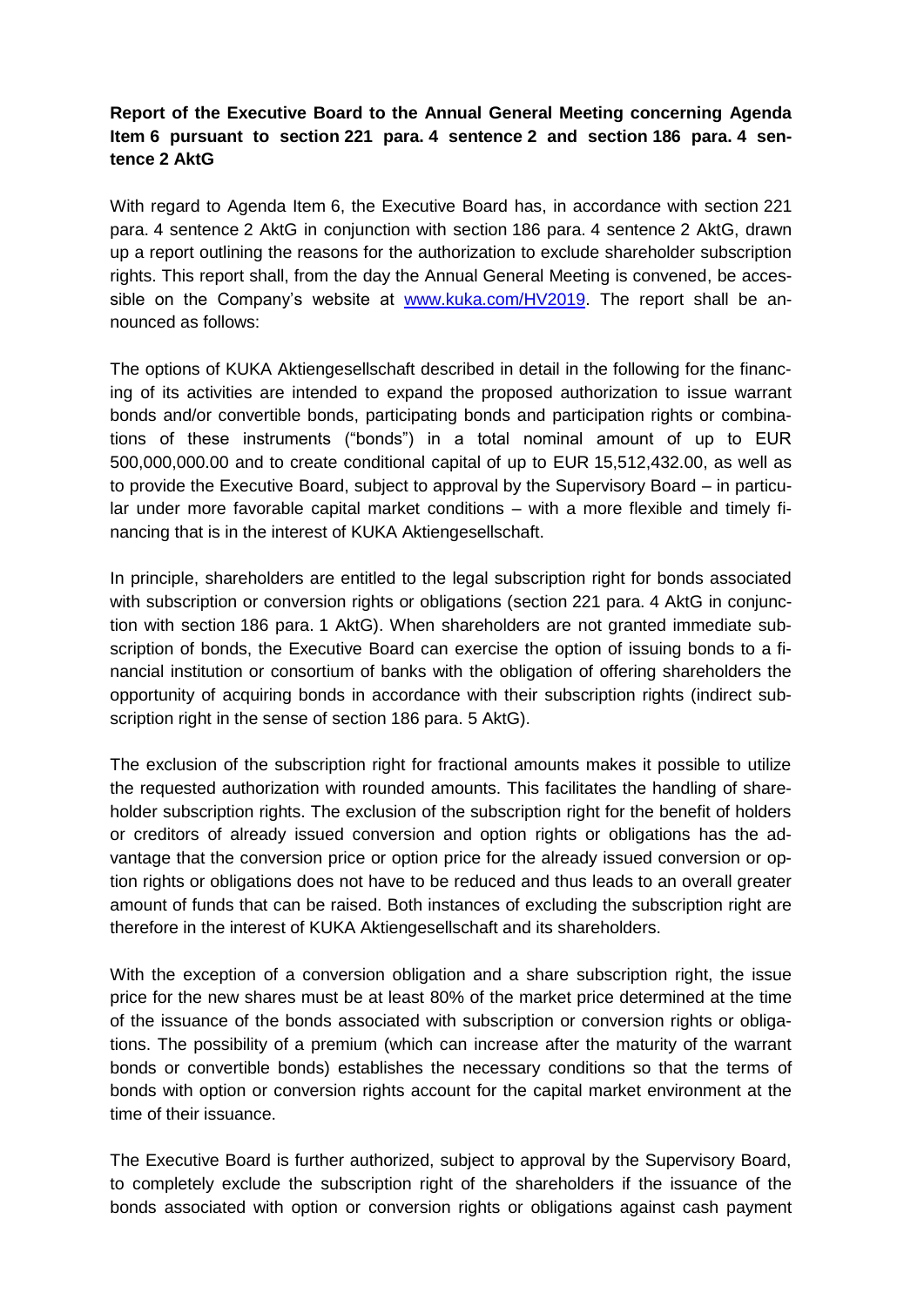results in an issue price not substantially less than the hypothetical market value of these bonds established using financial mathematical methods. This gives KUKA Aktiengesellschaft the ability to exploit favorable market situations on very short notice and quickly, and to achieve better conditions by being able to react quickly to the market when setting the interest rate and the issue price for the bonds.

It would not be possible to set conditions close to market and ensure smooth placement if the subscription right were retained. Section 186 para. 2 AktG authorizes the publishing of the exercise price (and thus the conditions of these bonds) by the third to last day of the subscription period. However, in light of the frequent volatility on the stock markets, market risk can also exist for more than a few days leading to "haircuts" during the setting of the bond conditions, which are then no longer close to the market. The existence of a subscription right also endangers the successful placement with third parties, i.e. increases the related expenditures due to the uncertainty of its exercise (subscription behavior). Finally, due to the length of the subscription period, KUKA Aktiengesellschaft cannot respond quickly to favorable or unfavorable market conditions when granting a subscription right, but rather is subject to deteriorating share prices during the subscription period, which can lead to a less favorable procurement of equity for KUKA Aktiengesellschaft.

In this event of a complete exclusion of the subscription right, the provision in section 186 para. 3 sentence 4 AktG applies accordingly pursuant to section 221 para. 4 sentence 2 AktG. The limit regulated therein for excluding the subscription right of 10% of the share capital must be complied with in the content of the resolution. In this case, when the authorization to exclude the subscription right pursuant to section 186 para. 3 sentence 4 AktG takes effect, the maximum volume of conditional capital made available for securing the option or conversion rights or obligations shall not exceed 10% of the existing share capital. A corresponding requirement in the resolution on the authorization also ensures that the 10% limit is not exceeded in the event of a reduction of capital because the authorization for excluding the subscription right expressly may not exceed 10% of the share capital, neither at the time the authorization takes effect nor, if this value is less, at the time of exercise of the existing authorization. Applied here are the treasury shares sold subject to the exclusion of the subscription right pursuant to section 186 para. 3 sentence 4 AktG and those shares issued from authorized capital under exclusion of the subscription right pursuant to section 186 para. 3 sentence 4 AktG, if the sale or issuance takes place during the period of this authorization until the subscription right free issuance according to section 186 para. 3 sentence 4 AktG of the bonds with option and/or conversion rights or obligations. This correspondingly reduces this amount. Section 186 para. 3 sentence 4 AktG also stipulates that the issue price may not be substantially less than the market price. This is intended to ensure that no material economic dilution of the value of the shares occurs. Whether such a dilutive effect occurs when issuing bonds with option or conversion rights or obligations under exclusion of the subscription right can be determined by calculating the hypothetical market price of the bonds in accordance with recognized methods, especially financial mathematical methods, and comparing this with the issue price. If, after proper examination, this issue price is only insignificantly below the hypothetical market price at the time of issuing the bonds, then an exclusion of the subscription right based on an insignificant shortfall is permissible under the intent and purpose of the regulation outlined in section 186 para. 3 sentence 4 AktG. The resolution therefore stipulates that the Executive Board, after proper examination, must come to the